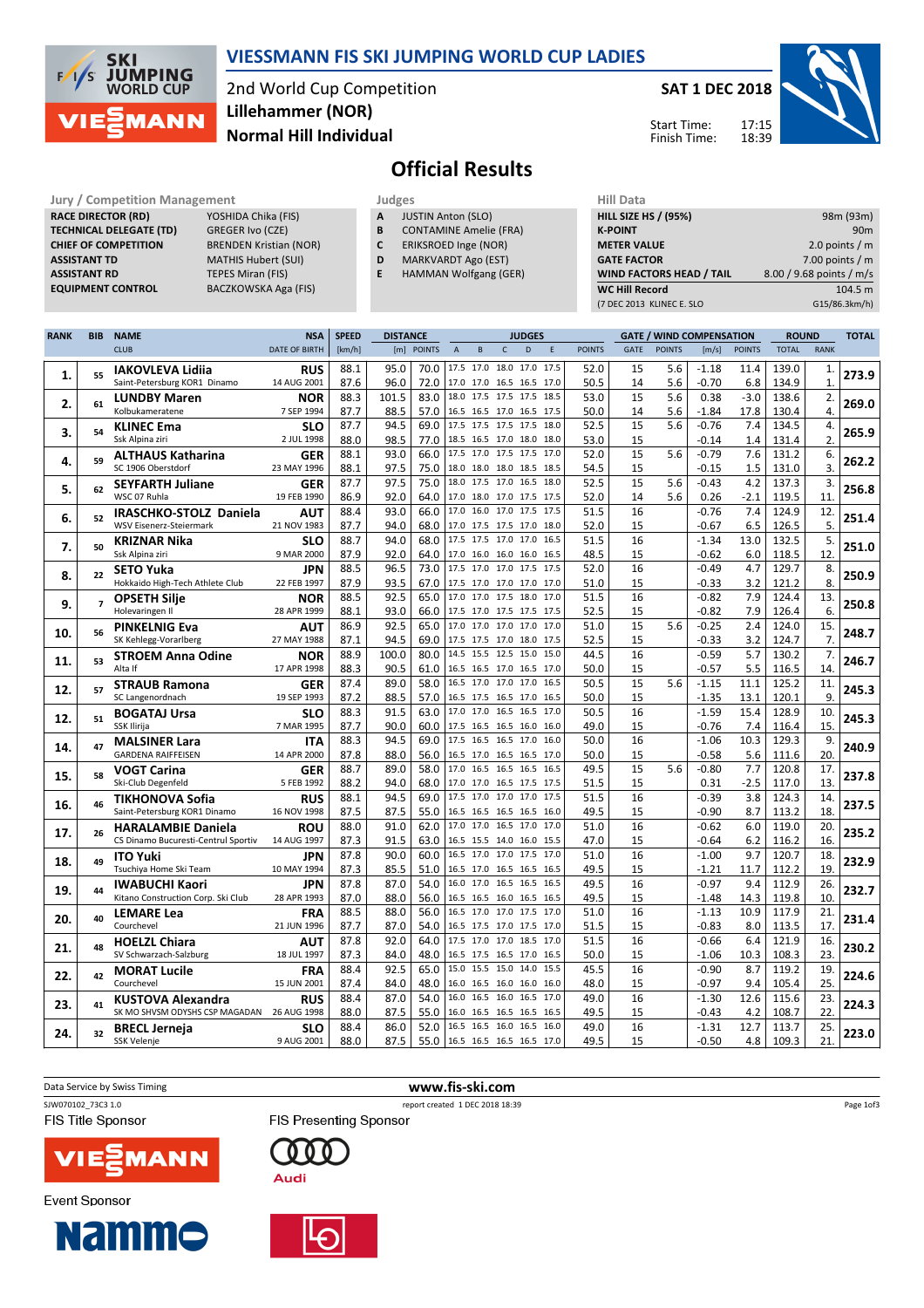



2nd World Cup Competition Normal Hill Individual Lillehammer (NOR)

SAT 1 DEC 2018

Start Time: Finish Time:



## Official Results

| <b>RANK</b> | <b>BIB</b> | <b>NAME</b>              | <b>NSA</b>           | <b>SPEED</b><br><b>DISTANCE</b> |      |                               | <b>JUDGES</b> |                          |  |   |                          |               |             |               | <b>GATE / WIND COMPENSATION</b> |               | <b>ROUND</b> |             | <b>TOTAL</b> |
|-------------|------------|--------------------------|----------------------|---------------------------------|------|-------------------------------|---------------|--------------------------|--|---|--------------------------|---------------|-------------|---------------|---------------------------------|---------------|--------------|-------------|--------------|
|             |            | <b>CLUB</b>              | <b>DATE OF BIRTH</b> | [km/h]                          |      | [m] POINTS                    |               | B                        |  | D |                          | <b>POINTS</b> | <b>GATE</b> | <b>POINTS</b> | $\lfloor m/s \rfloor$           | <b>POINTS</b> | <b>TOTAL</b> | <b>RANK</b> |              |
| 25.         | 38         | <b>HESSLER Pauline</b>   | <b>GER</b>           | 88.5                            | 86.0 | 52.0                          |               |                          |  |   | 16.5 17.0 16.0 17.0 16.5 | 50.0          | 16          |               | $-1.41$                         | 13.6          | 115.6        | 23.         | 220.8        |
|             |            | WSV 08 Lauscha           | 13 SEP 1998          | 87.9                            | 80.5 | 41.0                          |               | 16.0 16.0 16.0 16.5      |  |   | 16.0                     | 48.0          | 15          |               | $-1.67$                         | 16.2          | 105.2        | 26.         |              |
| 26.         |            | VTIC Maia                | <b>SLO</b>           | 88.3                            | 86.5 | 53.0                          |               |                          |  |   | 16.5 16.0 16.0 16.0 16.5 | 48.5          | 16          |               | $-1.12$                         | 10.8          | 112.3        | 28.         | 220.0        |
|             |            | SD Zabrdje               | 27 JAN 1988          | 87.7                            | 82.0 | 44.0                          |               | 16.5 16.0 16.0 16.5 16.5 |  |   |                          | 49.0          | 15          |               | $-1.52$                         | 14.7          | 107.7        | 24.         |              |
| 27.         | 39         | <b>RUPPRECHT Anna</b>    | <b>GER</b>           | 88.4                            | 87.0 | 54.0                          |               |                          |  |   | 16.5 17.0 16.5 17.0 17.0 | 50.5          | 16          |               | $-1.36$                         | 13.2          | 117.7        | 22.         | 219.7        |
|             |            | SC Degenfeld             | 29 DEC 1996          | 87.4                            | 82.5 | 45.0                          |               |                          |  |   | 16.0 16.0 16.0 16.5 16.0 | 48.0          | 15          |               | $-0.93$                         | 9.0           | 102.0        | 27.         |              |
| 28.         |            | <b>RUNGGALDIER Elena</b> | <b>ITA</b>           | 88.3                            | 86.5 | 53.0                          |               |                          |  |   | 16.5 16.5 16.5 16.5 16.0 | 49.5          | 16          |               | $-1.04$                         | 10.1          | 112.6        | 27.         | 214.6        |
|             |            | <b>GS FIAMMEGIALLE</b>   | 10 JUL 1990          | 87.7                            | 84.0 | 48.0 16.5 16.5 16.5 16.5 16.5 |               |                          |  |   |                          | 49.5          | 15          |               | $-0.47$                         | 4.5           | 102.0        | 27.         |              |
| 29.         |            | <b>MARUYAMA Nozomi</b>   | <b>JPN</b>           | 87.5                            | 87.0 | 54.0                          |               | 16.5 16.5 16.5 16.5      |  |   | 16.0                     | 49.5          | 16          |               | $-0.73$                         | 7.1           | 110.6        | 30.         | 211.7        |
|             |            | Meiji Univ.              | 2 JUN 1998           | 87.0                            | 80.0 | 40.0                          |               |                          |  |   | 16.0 15.5 15.5 16.0 16.0 | 47.5          | 15          |               | $-1.41$                         | 13.6          | 101.1        | 29.         |              |
| 30.         |            | <b>ENGLUND Nita</b>      | <b>USA</b>           | 88.3                            | 84.5 | 49.0                          |               | 16.0 16.0 16.0 16.0      |  |   | 16.5                     | 48.0          | 16          |               | $-1.55$                         | 15.0          | 112.0        | 29.         | 203.2        |
|             |            | Kiwanis Ski Club         | 10 JUN 1992          | 88.0                            | 71.5 | 23.0 15.5 15.0 15.0 14.0 15.5 |               |                          |  |   |                          | 45.5          | 15          |               | $-2.35$                         | 22.7          | 91.2         | 30.         |              |

|     | not qualified for final round |                                                                  |                           |      |      |      |                                 |  |  |      |    |         |      |       |     |       |
|-----|-------------------------------|------------------------------------------------------------------|---------------------------|------|------|------|---------------------------------|--|--|------|----|---------|------|-------|-----|-------|
| 31. |                               | <b>BRAATEN Ingebjoerg Saglien</b><br><b>Etnedal Skilag</b>       | <b>NOR</b><br>20 SEP 1999 | 87.6 | 85.0 |      | 50.0 16.0 16.5 16.5 17.0 16.0   |  |  | 49.0 | 16 | $-1.18$ | 11.4 | 110.4 | 31. | 110.4 |
| 32. |                               | <b>AVOCAT GROS Oceane</b><br><b>Annemasse ASPTT</b>              | <b>FRA</b><br>23 APR 1997 | 88.2 | 84.5 |      | 49.0   16.5 16.0 16.0 17.0 16.5 |  |  | 49.0 | 16 | $-1.27$ | 12.3 | 110.3 | 32. | 110.3 |
| 33. |                               | <b>CLAIR Julia</b><br>Xonrupt                                    | <b>FRA</b><br>20 MAR 1994 | 88.2 | 83.0 | 46.0 | 16.0 16.0 16.0 16.0 16.0        |  |  | 48.0 | 16 | $-1.59$ | 15.4 | 109.4 | 33. | 109.4 |
| 34. | 35                            | LI Xueyao<br>Chinese Ski Association                             | <b>CHN</b><br>11 APR 1995 | 88.1 | 86.0 | 52.0 | 16.0 15.5 16.0 15.5 16.5        |  |  | 47.5 | 16 | $-1.00$ | 9.7  | 109.2 | 34. | 109.2 |
| 35. | 23                            | <b>BARANTCEVA Aleksandra</b><br><b>MO TSOVS Kirov</b>            | <b>RUS</b><br>22 DEC 2001 | 88.0 | 86.5 | 53.0 | 16.0 16.5 16.0 17.0 16.5        |  |  | 49.0 | 16 | $-0.63$ | 6.1  | 108.1 | 35. | 108.1 |
| 36. |                               | <b>KABLUKOVA Ksenia</b><br><b>Sdushor Start</b>                  | <b>RUS</b><br>16 JUN 1998 | 88.0 | 85.0 | 50.0 | 16.0 16.0 16.5 17.0 16.5        |  |  | 49.0 | 16 | $-0.65$ | 6.3  | 105.3 | 36. | 105.3 |
| 37. | 14                            | <b>SHPYNEVA Anna</b><br>Saint-Petersburg Sdusshor                | <b>RUS</b><br>3 JAN 2002  | 87.4 | 85.0 | 50.0 | 16.0 16.0 15.5 16.5 16.0        |  |  | 48.0 | 16 | $-0.58$ | 5.6  | 103.6 | 37. | 103.6 |
| 38. |                               | <b>SEIFRIEDSBERGER Jacqueline</b><br>SC Waldzell-Oberoesterreich | <b>AUT</b><br>20 JAN 1991 | 87.9 | 80.5 | 41.0 | 16.0 16.5 16.0 16.5 15.5        |  |  | 48.5 | 16 | $-1.01$ | 9.8  | 99.3  | 38. | 99.3  |
| 39. | 20                            | <b>IWASA Haruka</b><br>Nihon Unv.                                | <b>JPN</b><br>12 APR 1996 | 87.9 | 78.0 |      | 36.0   15.5 15.5 15.5 16.0 15.5 |  |  | 46.5 | 16 | $-0.69$ | 6.7  | 89.2  | 39. | 89.2  |
|     |                               |                                                                  |                           |      |      |      |                                 |  |  |      |    |         |      |       |     |       |

Treport created 1 DEC 2018 18:39

#### Disqualified

60 TAKANASHI Sara JPN SCE 4

SCE 4 : SUIT

Data Service by Swiss Timing **www.fis-ski.com**<br>
SW070102\_73C3\_1.0 **www.fis-ski.com** 

FIS Title Sponsor

**Event Sponsor** 



**Namme** 

**FIS Presenting Sponsor** 000





Page 2of3